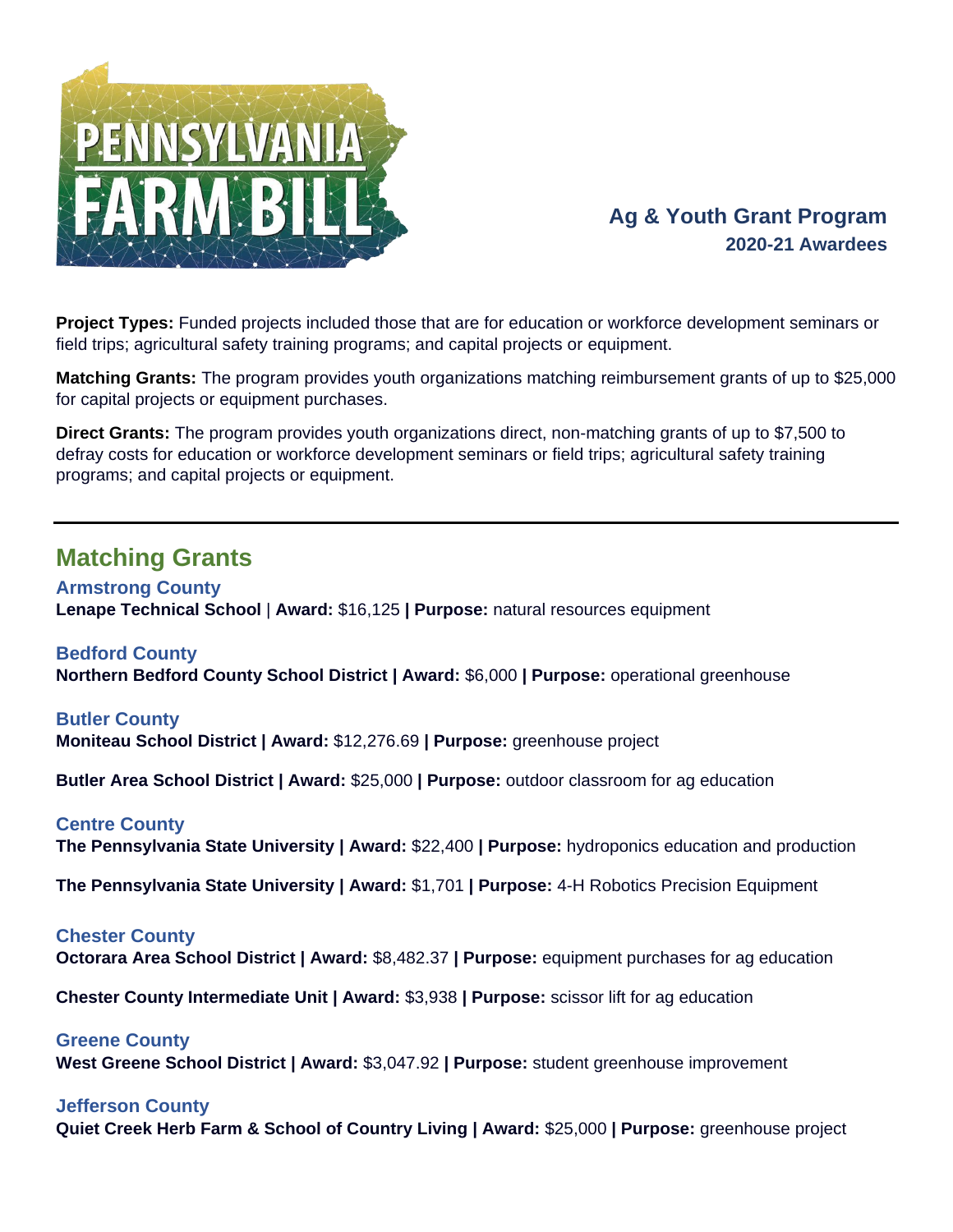## **Lebanon County**

**Annville-Cleona School District | Award:** \$25,000 **| Purpose:** student greenhouse

### **Tioga County**

**Wellsboro Area School District | Award:** \$25,000 **| Purpose:** horticulture greenhouse

## **Washington County**

**Trinity Area School District | Award:** \$25,000 **| Purpose:** building construction for students to acquire knowledge and skills to address modern agricultural mechanization, sustainability and non-traditional agriculture methodologies.

### **York County**

**Pennsylvania FFA Foundation | Award:** \$25,000 **| Purpose:** purchase of a van to transport FFA member officers.

# **Direct Grants**

### **Adams County Bermudian Springs School District | Award:** \$7,270 **| Purpose:** hydroponics project

**Allegheny County North Hills Community Outreach | Award:** \$2,750 **| Purpose:** garden expansion

**Bedford County Bedford County FFA Activities Association | Award:** \$7,350 **| Purpose:** gates for beef barn

**Berks County Kutztown High School | Award:** \$7,500 **| Purpose:** curriculum for agricultural science education

# **Blair County Spring Cove School District | Award:** \$7,500 **| Purpose:** equipment and safety updates

**Williamsburg Community Farm Show-Jr. Fair Board | Award:** \$5,075 | **Purpose:** milking facility for youth

**Williamsburg Community Junior Senior High School | Award:** \$7,500 **| Purpose:** CASE curriculum success

# **Bradford County**

**Athens Area School District | Award:** \$6,060.24 **| Purpose:** hydroponic grow garden

**Canton FFA | Award:** \$3,000 **| Purpose:** aeroponics tower research

### **Bucks County**

**The Pennsylvania State University | Award:** \$3,188 **| Purpose:** 4-H animal & veterinary science at home kits

### **Centre County**

**Philipsburg-Osceola Area School District | Award:** \$7,500 **| Purpose:** ag education

**Bald Eagle Area Middle/High School | Award:** \$7,500 **| Purpose:** hydroponics & vertical garden education

**State College Area School District | Award:** \$7,500 **| Purpose:** student greenhouse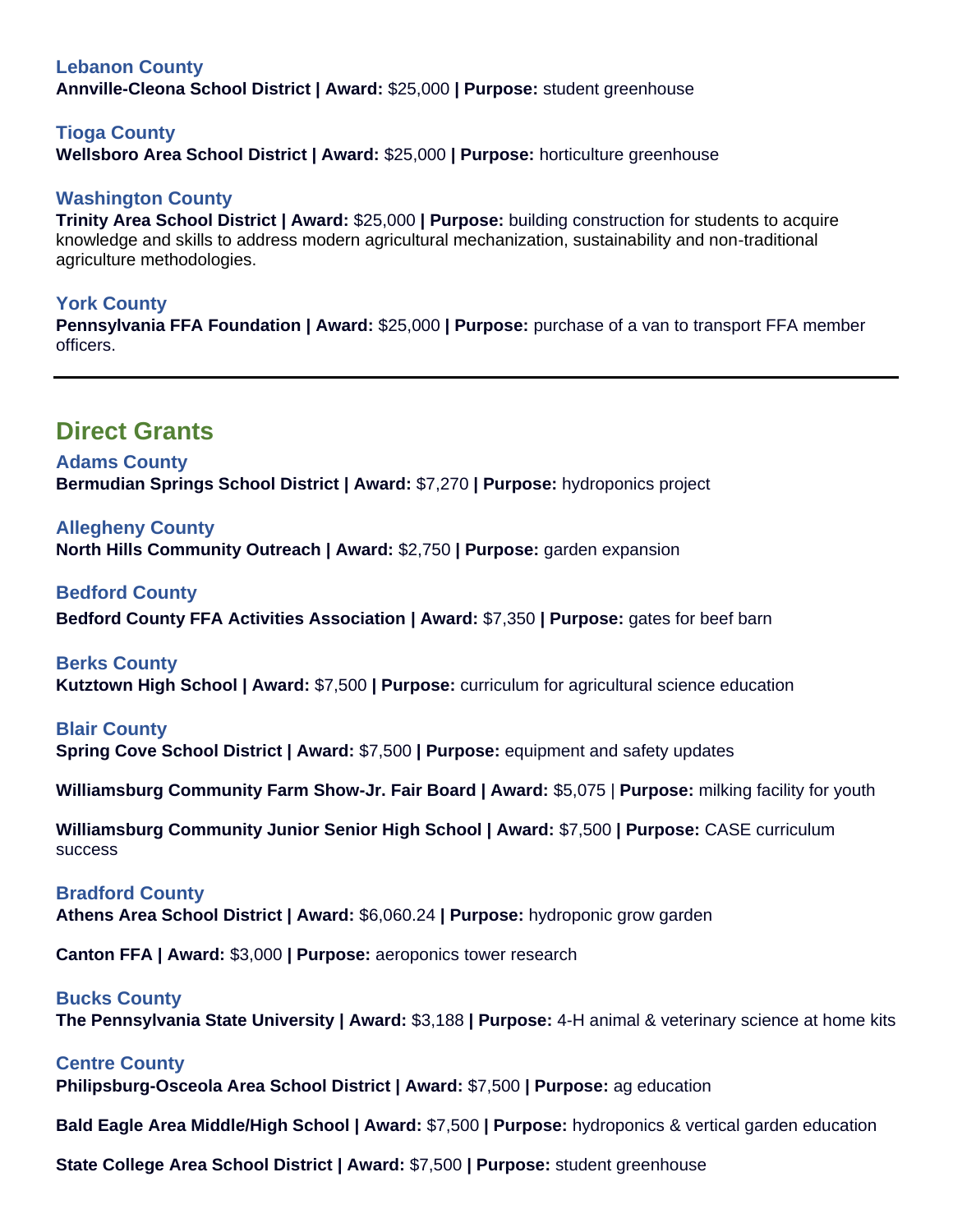# **Chester County Octorara Area School District | Award:** \$7,458 **| Purpose:** ag education

**Chester County Intermediate Unit | Award:** \$7,500 **| Purpose:** ag education

**Clinton County Keystone Central School District CTC | Award:** \$7,500 **| Purpose:** aquaponics project

**Tim Longnecker | Award:** \$6,500 **Purpose:** beekeeping education

**Columbia County Central Columbia FFA | Award:** \$7,500 **| Purpose:** stream water erosion table

**Cumberland County Big Spring School District | Award:** \$5,447.58 **| Purpose:** FFA environmental chamber

**Cumberland Valley High School | Award:** \$7,500 **| Purpose:** soaring through hydroponics

**Pennsylvania Friends of Agriculture Foundation | Award:** \$7,500 **| Purpose:** ag literacy

## **Dauphin County**

**The Roller Education Foundation | Award:** \$7,500 **| Purpose:** career pathways, education vocational workforce

#### **Erie County**

**School District of the City of Erie | Award:** \$7,478 **Purpose:** urban greenhouse & garden project

**Northwestern School District | Award:** \$7,500 **Purpose:** food processing and marketing ag products

**Union City Area School District | Award:** \$3,701.20 **| Purpose:** agricultural science livestock and wildlife student project

### **Franklin County**

**Franklin Co FFA | Award:** \$5,995 **| Purpose:** ag curriculum

### **Greene County**

**West Greene School District | Award:** \$5,499 **| Purpose:** welder equipment upgrade

### **Jefferson County**

**Brockway Area Jr. Sr. High School | Award:** \$6,875.50 | **Purpose:** program equipment replacement

### **Lancaster County**

**Penn Manor School District | Award:** \$7,492.67 **| Purpose:** CNC plasma tables for ag education

**Warwick High School | Award:** \$6,345 **| Purpose:** welding program

### **Lawrence County**

**Ellwood City Area School District | Award:** \$7,481.83 **| Purpose:** garden project